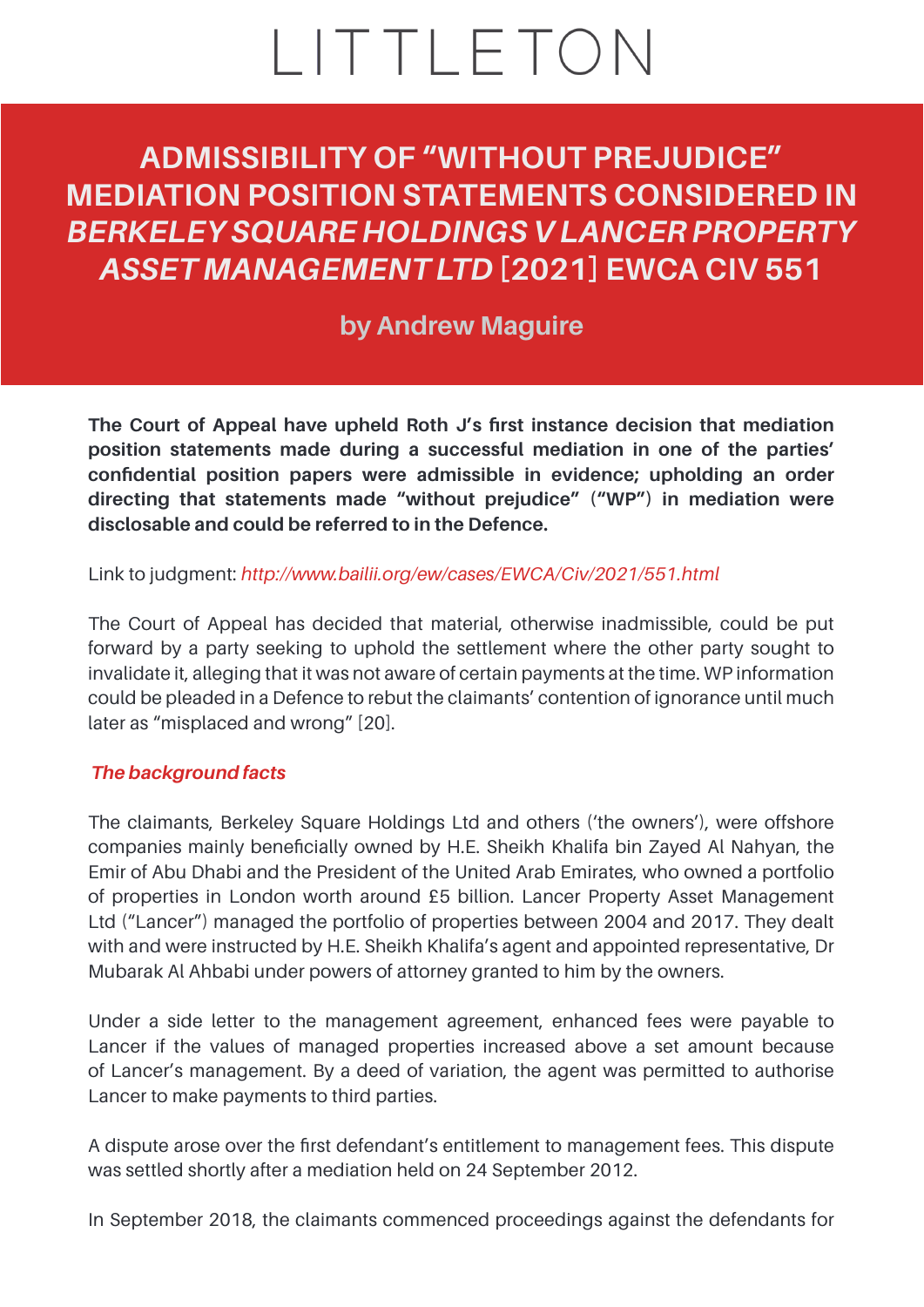their role in an alleged fraud, where it was alleged that the defendants had conspired with the claimants' appointed representative to increase payments made to the defendants, and passed substantial payments to a company controlled by the claimants' appointed representative. The claimants contended that they had not known about these payments until as late as 2017.

The defendants asserted in their Defence to this claim that the claimants had known and approved of the payments since at least 2012.

The defendants wished to rely upon passages from the position statement in the mediation six years earlier, which referred to the payments being made as part of the factual background to the dispute. In doing so, the defendants argued that the admissibility of the statement fell within three of the established exceptions to the WP rule, and applied to amend their Defence. The claimants opposed the application and sought to strike out parts of the Defence as an abuse of process.

The crucial question to be determined was whether the defendants were precluded from relying on these passages from their position statement or whether the circumstances came within an exception to the WP rule.

# *The first instance judgment*

At first instance, Roth J decided that the mediation statements could be referred to in the proceedings under two of the exceptions to 'without prejudice' privilege:

- to set aside an agreement vitiated by a misrepresentation ("exception 2"), and
- under the rule in *Muller v Linsley & Mortimer (a firm)* [\[1994\] EWCA Civ 39](https://www.bailii.org/ew/cases/EWCA/Civ/1994/39.html), enabling 'without prejudice' information to be used to determine if losses had been reasonably mitigated in prior proceedings ("exception 6")

The exception numbers come from the judgment of Robert Walker LJ in the case of *[Unilever plc v The Proctor & Gamble Co](https://www.bailii.org/ew/cases/EWCA/Civ/1999/3027.html)* [2000] 1 WLR 2436. Roth J gave permission to appeal.

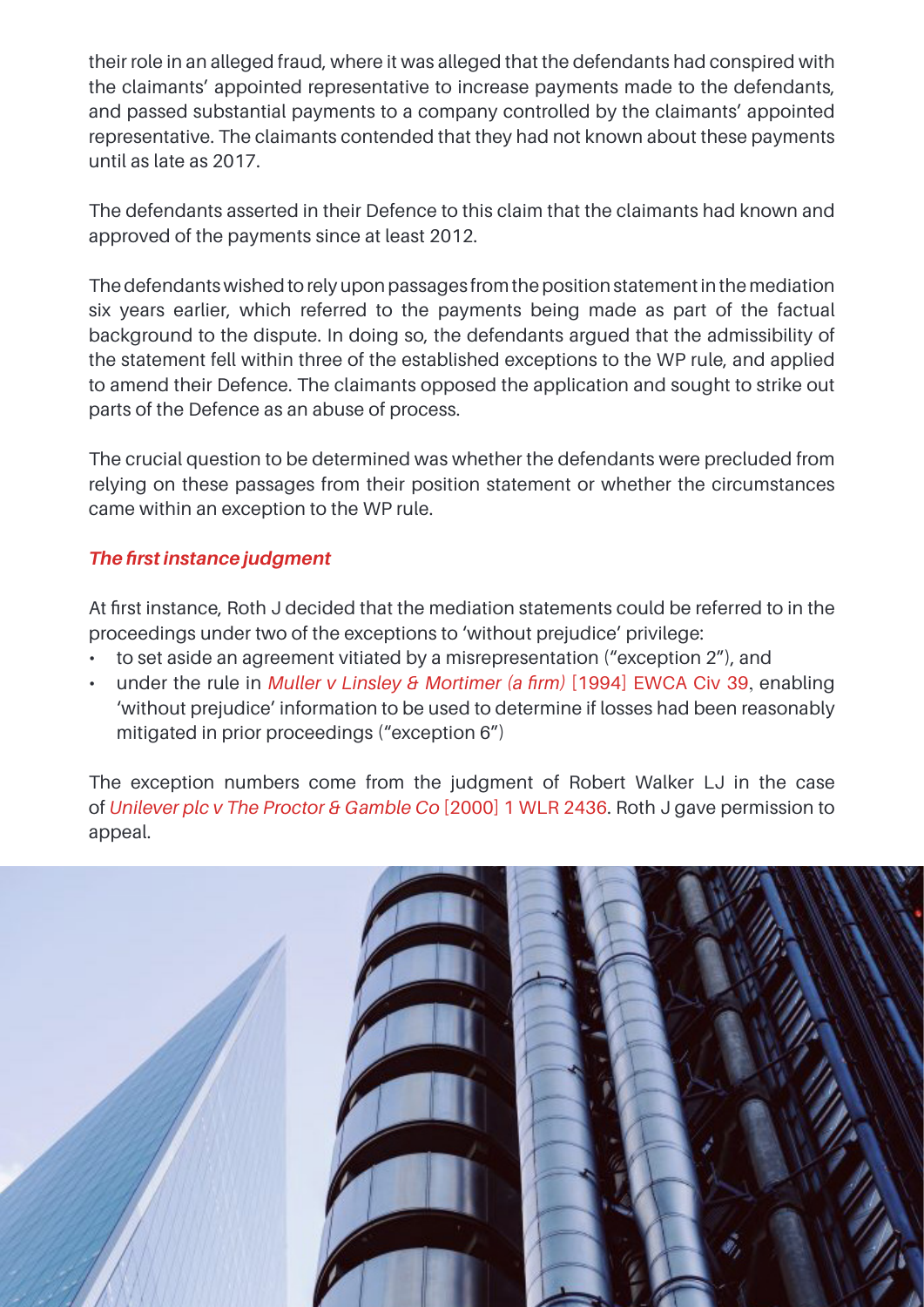## *The Appeal decision*

David Richards LJ, giving the sole judgment, upheld Roth J's decision on varied grounds. He carefully explained the purpose of WP privilege and the six *Unilever* exceptions. He analysed the two exceptions which were applied by Roth J to allow Lancer to refer to its WP statements from the mediation. Holding that exception (2) applied, he did not need to determine the possible application of either exception (6) or exception (3) (namely, estoppel; by which Lancer additionally sought to uphold Roth J's decision).

The facts in this particular case enabled the Court of Appeal to create a "principled extension" to the misrepresentation exception (2), because it was not the receiver of the representation who relied on it, but the representor.

"*[52]* …*The purpose of without prejudice negotiations is to arrive at a compromise of the dispute. If a compromise is reached, a contract will be made. It is no different from any other contract. All the familiar issues as to its terms, meaning and validity may arise. Where without prejudice negotiations have achieved their purpose, there is no principled basis for excluding the content of those negotiations in resolving those issues. It would put such contracts into a special category …*

*[54] … in my judgment, if the present case amounts to an extension of exception (2), it is a principled extension … it does not leave an unprincipled and undesirable asymmetry in the rule. The purpose for which the defendants may adduce evidence of the mediation statements is to determine the authority of Dr Al Ahbabi, which goes to the validity of the settlement deeds put in issue by the claimants. Just as the claimants could adduce such evidence for that purpose, so can the defendants. It is the claimants' submission which would lead to an unprincipled asymmetry."*

Lancer simply wished to disprove the owners' argument that they were unaware of payments being made to the agent's companies, which was pivotal in seeking to set aside the settlement deed, by referring to the position paper Lancer itself had used at the mediation.

The purpose behind the extension did not subvert the principle of exception (2), as its purpose was to allow WP material to be used either to uphold or to invalidate a compromise contract. In the instant case, it was being used by Lancer to uphold the parties' settlement or to counter the owners' claim that it should be set aside.

The appeal was unanimously dismissed, with Henderson LJ and Popplewell LJ both agreeing with the judgment of David Richards LJ.

#### *Importance of this case?*

In this claim, the claimants' key argument was that the defendants had acted dishonestly and that the claimants had been unaware of the relevant payments. The Court of Appeal did not dissent from Roth J's admonition that "justice clearly demands" that the claimants should not be permitted to put forward such an argument whilst excluding evidence that they were told of those same facts some five years earlier, because to do so would create a "serious risk" that the court would be misled.